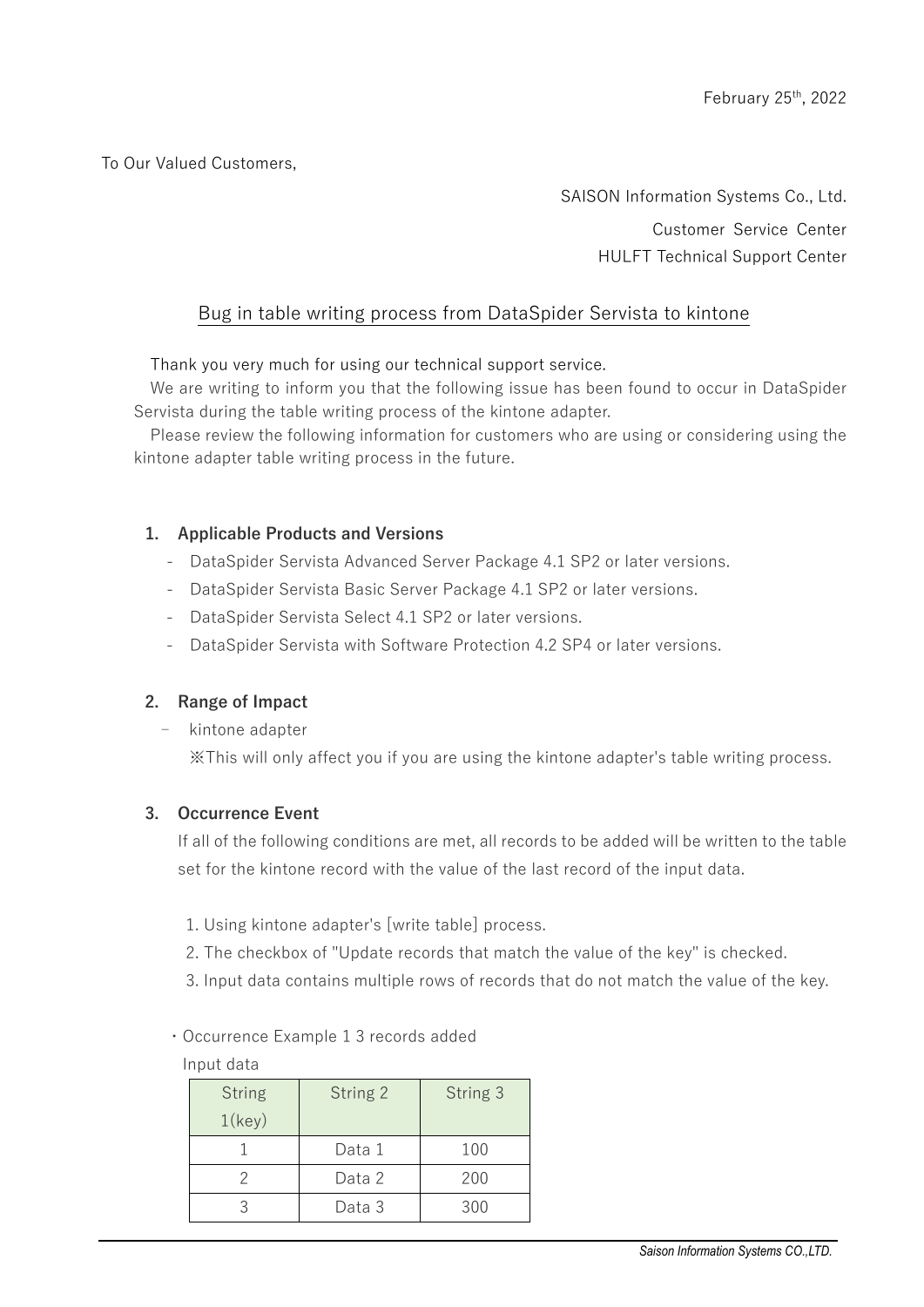Tables set in kintone records

| <b>String</b><br>$1$ (key) | String 2     | String 3 |
|----------------------------|--------------|----------|
|                            | ※Empty Table |          |

Writing Results

| <b>String</b><br>$1$ (key) | String 2 | String 3 |
|----------------------------|----------|----------|
|                            | Data 3   | 300      |
|                            | Data 3   | 300      |
|                            | Data 3   | 300      |

# ・Occurrence Example 2 1 Record Updated, 2 Records Added

#### Input Data

| <b>String</b> | String 2 | String 3 |
|---------------|----------|----------|
| $1$ (key)     |          |          |
|               | Data 1   | 100      |
|               | Data 2   | 200      |
|               | Data 3   | 300      |

### Table set in kintone record

| <b>String</b><br>$1$ (key) | String 2 | String 3 |
|----------------------------|----------|----------|
|                            | Data 1   |          |

### Writing Results

| <b>String</b> | String 2 | String 3 |
|---------------|----------|----------|
| $1$ (key)     |          |          |
|               | Data 1   | 100      |
|               | Data 3   | 300      |
|               | Data 3   | 300      |

※Even if an event occurs, records with matching keys are updated normally.

### **4. Workaround**

You can avoid this issue by using one of the following methods.

・ Execute table writing process one record at a time using repetitive (data count) processing.

・ Write the input data in the XML file writing process, read it in the XML file reading